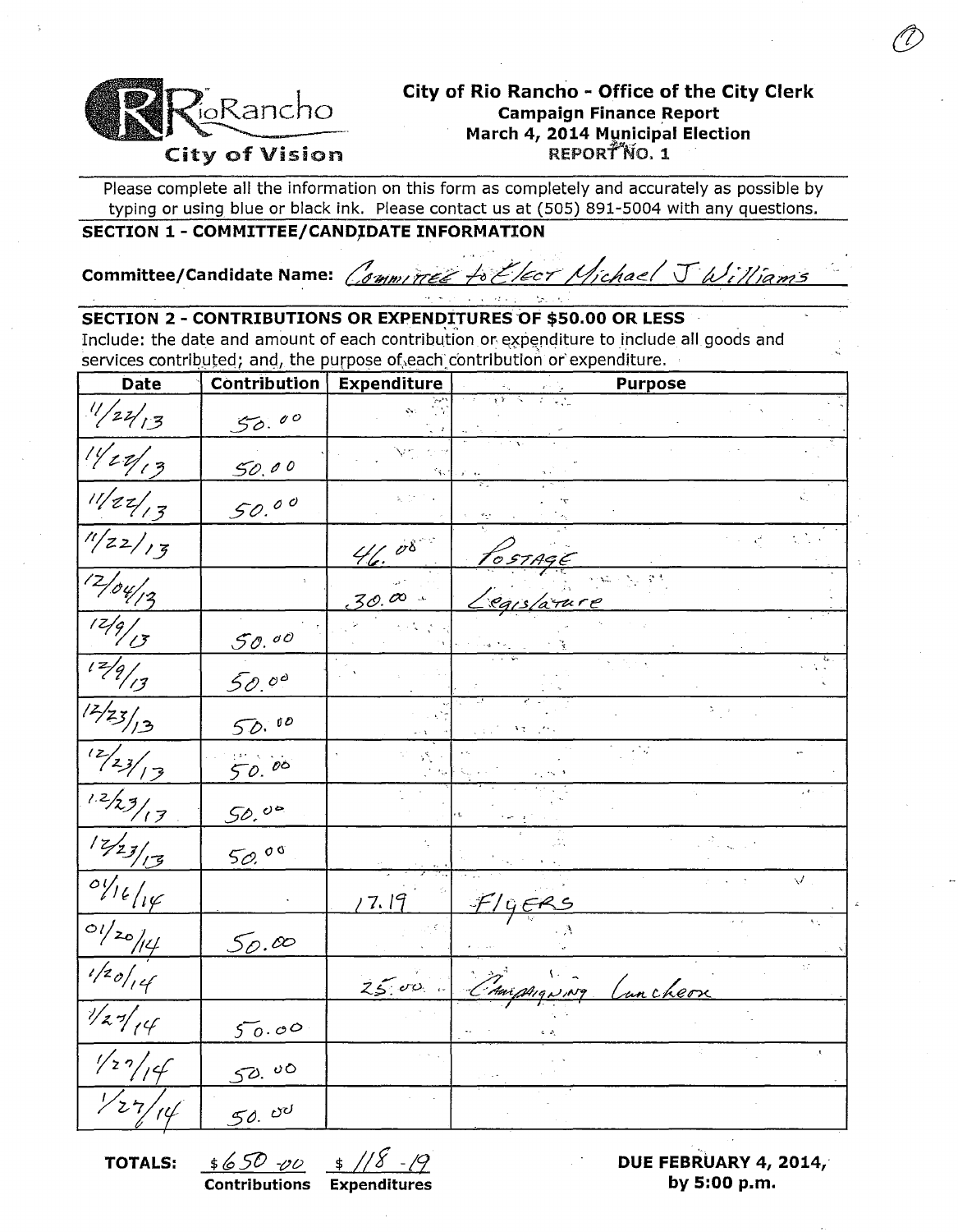### CITY OF RIO RANCHO - CAMPAIGN FINANCE REPORT NO. 1

#### **PAGE 2 - Committee Name:**

Æ

**SECTION 3 - CONTRIBUTIONS OR EXPENDITURES OF MORE THAN \$50.00 (Cumulative)** Include: the name and address of the person or entity from whom any cumulative contribution or expenditure of more than \$50.00 was received or made; the date and amount of each contribution or expenditure to include all goods and services contributed; and, the purpose of each contribution or expenditure.

| Date                                                                                                                                             | <b>Contribution Expenditure</b> |         | Name/Address                                                             | <b>Purpose</b>       |  |  |  |
|--------------------------------------------------------------------------------------------------------------------------------------------------|---------------------------------|---------|--------------------------------------------------------------------------|----------------------|--|--|--|
| $\sqrt{931/13}$                                                                                                                                  | 250. º <sup>0</sup>             |         | J.R. Allison<br>4061 Ridge Rak SE<br>87124                               |                      |  |  |  |
|                                                                                                                                                  | 100.00                          |         | ARTHUN Miller<br>783 OrchidDr<br>87/24                                   |                      |  |  |  |
| $\frac{1}{2}$ / $\frac{1}{3}$                                                                                                                    |                                 | 60.00   | Filipino Assoc. of NM<br>837 STAGECOACK<br>87/14                         | ADVERTISING CAMPAIGN |  |  |  |
| $\frac{1}{2}$                                                                                                                                    | 100.00                          |         | ROCCO PETTULIO.<br>2321 Fingston & Rd<br>87124                           |                      |  |  |  |
| 12/62/12                                                                                                                                         | 1000.OO                         |         | Hike William 5<br>796 orchid Dr<br>87124                                 | oAN                  |  |  |  |
| $\frac{17}{9}$                                                                                                                                   | 'VO. <sup>0</sup> 0             |         | Donnie Leonard<br>Zoi Lomas<br>87/02<br>$A/h_Q$                          |                      |  |  |  |
| $1^2/16/13$                                                                                                                                      | 500.00                          |         | Parrice Gabriel<br>125 W. LUPITA Rd<br>87505<br>SANTA Fe                 |                      |  |  |  |
| $\frac{1}{2}$ /19/13                                                                                                                             | $\mathbf{y}^{\star}$            | 1342.97 | TURBO THREADS<br>$15036$ off Course $720$<br><u>Rio Rancho</u><br>87174  | <u> 5 i que s</u>    |  |  |  |
| $1^{2}/20/7$                                                                                                                                     |                                 | 200.00  | $5.4.$ Mobile media<br>RR<br>97124                                       | <u>Signs</u>         |  |  |  |
| 12/20/3                                                                                                                                          |                                 | 45.84   | RI Observer<br>SARA RR<br>87/24<br>R R :                                 | AD                   |  |  |  |
| 12/27/2                                                                                                                                          | <u>000,00 '</u>                 |         | MARY WALLER NE<br>87144<br>TC R                                          |                      |  |  |  |
| $0^{0}/23/14$                                                                                                                                    |                                 | 80.00   | CITY OF Rio Ranches<br>3200 Civic center Cir<br>87144<br>RR              | SIAN Permits         |  |  |  |
| $\frac{1}{\sqrt{2}}$                                                                                                                             | /00.00                          |         | Peter Compbell<br>5607 Sandwral Dr.<br><u>1871</u> 44<br>RR              |                      |  |  |  |
| $\frac{1}{\frac{1}{2}\frac{1}{2}}$                                                                                                               | 100.00                          |         | Lorraine Lower<br>160 HighTRidge Tr<br>87124<br>たに                       |                      |  |  |  |
| $\frac{1}{\frac{1}{2}}$                                                                                                                          | 250,00                          |         | John Black,<br>1041L Morningstate Drilf<br>HIbe                          |                      |  |  |  |
| $\sqrt{\frac{1}{2}}$                                                                                                                             | 500.00                          |         | J.D. ZENTZ<br>2006 Saithern<br>RE<br>87,24                               |                      |  |  |  |
| $\frac{\partial l}{\partial y}$                                                                                                                  | 1,000.00                        |         | NM Building & CONSTTUCTION<br>Trades Canner!<br>510 SAN Pedro Albo 87108 | Ъ.                   |  |  |  |
| $\overline{\mathcal{V}^{\prime}}$                                                                                                                | 500,00                          |         | Lastrapes Spangler, Pacheco<br>P.o. Ogr 15698<br>R£<br>87174             |                      |  |  |  |
|                                                                                                                                                  | 350.00                          |         | Garry Wallon<br>$5545$ Like PL<br>87/44<br>r R                           |                      |  |  |  |
|                                                                                                                                                  | $300 \cdot 60$                  |         | MATI DeAveiro<br>YOOP ST. Andrews<br>ĸr<br><u>87124</u>                  |                      |  |  |  |
|                                                                                                                                                  | 500.00                          |         | Brady Lovelady<br>3508 Segueia Ct.<br>A/bq<br>87120                      |                      |  |  |  |
| $$0050-80$<br><b>TOTALS:</b><br>1828-01<br>DUE FEBRUARY 4, 2014,<br>$\frac{1}{2}$<br>by 5:00 p.m.<br><b>Contributions</b><br><b>Expenditures</b> |                                 |         |                                                                          |                      |  |  |  |